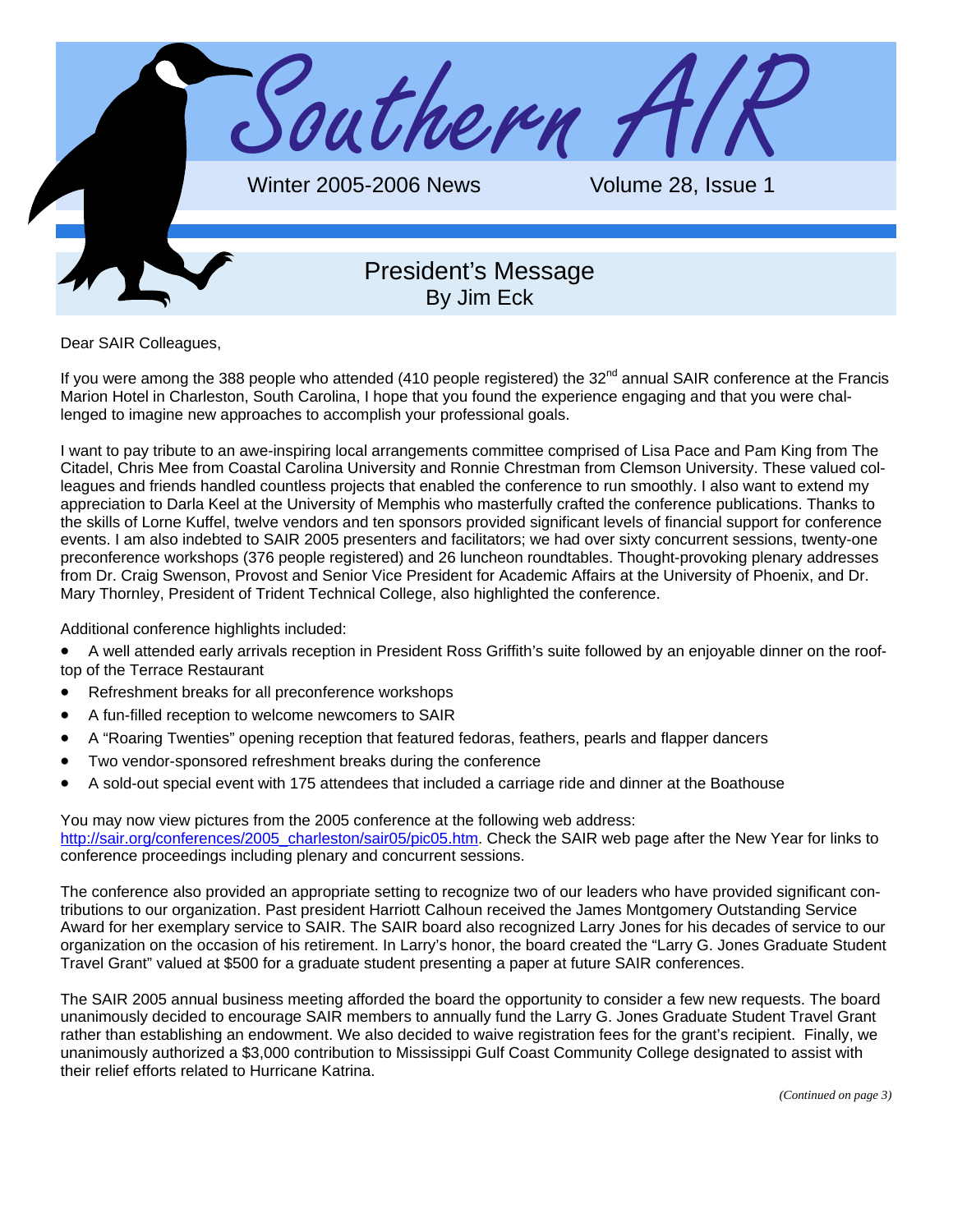**SAIR** The Southern Association for Institutional Research

. . . . . . . . . . .

#### http://www.sair.org

 $\bullet$ 

 $\blacklozenge$ 

◆

 $\bullet$ 

 $\bullet$ 

 $\blacklozenge$ 

 $\hat{\bullet}$ 

 $\bullet$ 

 $\blacklozenge$ 

 $\blacklozenge$ 

 $\bullet$ 

 $\bullet$ 

 $\bullet$ 

 $\hat{\bullet}$ 

**President**  Jim Eck Rollins College

**Vice President**  Lorne Kuffel The College of William and Mary

**Secretary**  Julie Fulgham Mississippi State University

**Treasurer**  Bernie Braun Louisiana State University

**Past President**  Ross Griffith Wake Forest University

#### **Members-at-Large**

Sandi Bramblett Georgia Institute of Technology

Michelle Hall Southeastern Louisiana University

> Mary Harrington University of Mississippi

Cathy Tanner Formerly of Bishop State Community College

Communication Specialist Darla Keel, University of Memphis

Please submit materials for the next issue of Southern AIR to [darkeel@memphis.edu](mailto:darkeel@memphis.edu) by **March 18, 2006**.

 $\bullet\bullet\bullet\bullet\bullet$ 

# SAIR's Best Paper Award for 2005 Goes to Andrew Luna of the University of West Georgia

The winner of the SAIR Best Paper is Andrew Luna of the University of West Georgia for his paper "Using a Market Ratio Factor in Faculty Salary Equity Studies."

The Best Paper Committee consisted of Sandi Bramblett (Chair), Georgia Institute of Technology; Pat Abell, Guilford Technical Community College; Donald Cunningham, University of Tennessee-Knoxville and Donna Hutcheson, Kennesaw State University. Cathy Tanner served as a back-up committee member in this year's competition.

# **Congratulations, Andrew!**

# You're Simply the Best!

| <b>Best Factbook</b>            | Mississippi State University      |
|---------------------------------|-----------------------------------|
| <b>Best Mini Factbook</b>       | Southeastern Louisiana University |
| <b>Best Electronic Factbook</b> | University of South Carolina      |
| <b>Best Planning Document</b>   | Guilford Technical Comm. College  |
| <b>Best Website</b>             | Georgia Institute of Technology   |

# **Way to go!**

# Congratulations to the 2005 SAIR Travel Grant Award Winners

Amy Ballagh – Ogeechee Technical College (Statesboro, GA); Cammie S. Berry – South Carolina State University (Orangeburg, SC); Michael L. Droll – Central Florida Community College (Ocala, FL); Cathy Ellett - Copiah-Lincoln Community College (Wesson, MS); Lisa Lord - Delta State University (Cleveland, MS); Libby Joyce – Elon University (Elon, NC); Paul Brian Scruggs – Tennessee Technological University (Cookeville, TN); Timothy R. Sanford – University of North Carolina (Chapel Hill, NC); James A. Thomas – Freed-Hardeman University (Henderson, TN); and Zhao Yang – Old Dominion University (Norfolk, VA).

The Travel Grant Committee consisted of Cathy Tanner (Chair) formerly of Bishop State Community College, Julie Fulgham – Mississippi State University, and Chris Mee – Coastal Carolina University.

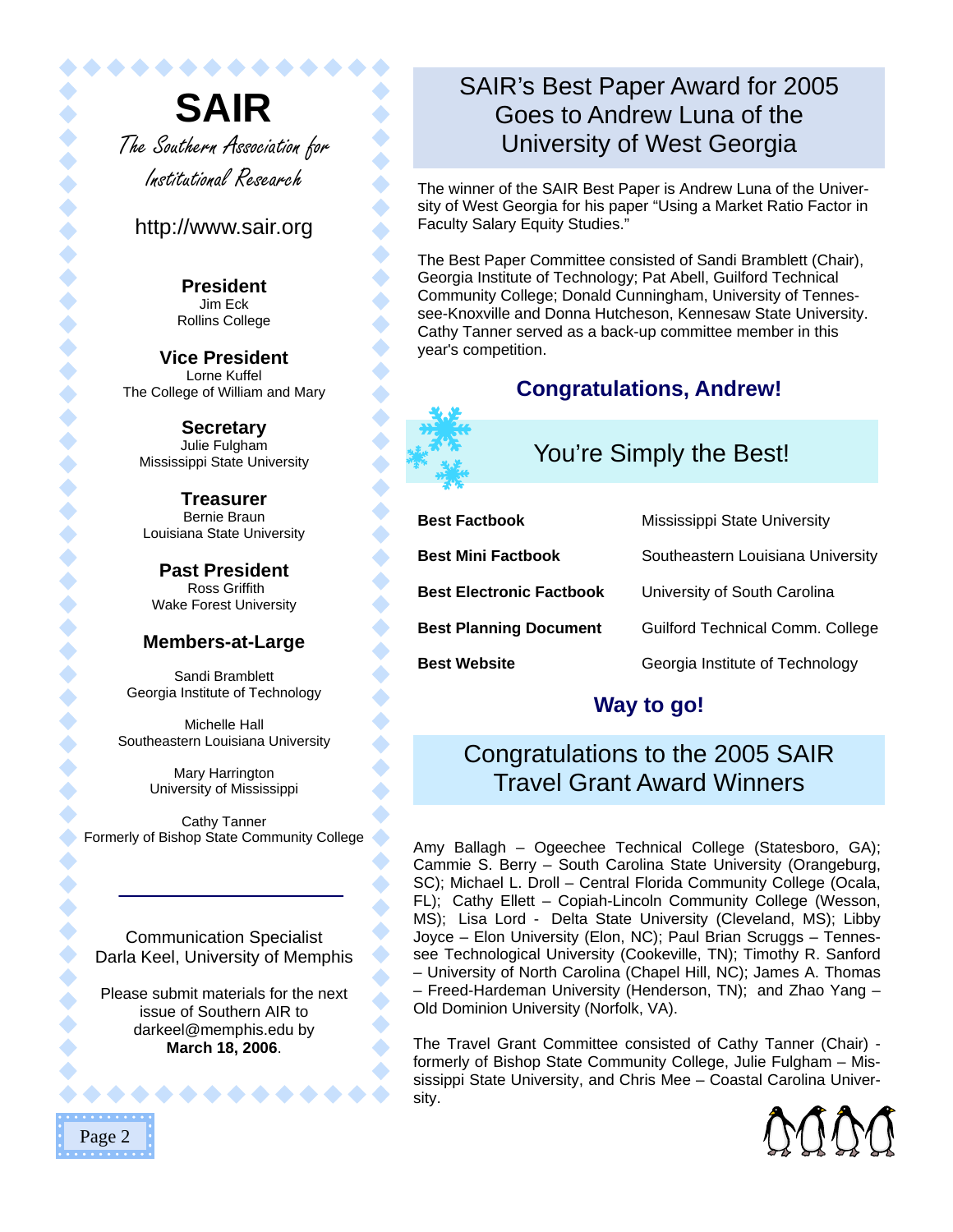## James R. Montgomery Outstanding Service Award Goes to Harriott Calhoun of Jefferson State Community College **Provided by Sandi Bramblett, Georgia Institute of Technology**

The James Montgomery Outstanding Service Award was given to Harriott Calhoun based on her significant contributions to SAIR over an extended period of time. Her area of expertise is institutional effectiveness and collaboration.

During Harriott's tenure as SAIR president, the Accreditation Review Project was undertaken by the Southern Association of Colleges and Schools (SACS). Harriott spent much of her tenure as president grappling with the proposed language of the SACS comprehensive standards. Of particular concern was the glaring absence of reference to institutional research in the draft requirements that were being presented. Harriott spent countless hours rallying the SAIR troops to ensure that institutional research was indeed still part of the SACS criteria. As a result of lobbying efforts on the part of



SAIR members, Core Requirement 5 was rewritten to read ""The institution engages in ongoing, integrated, and institution-wide planning, evaluation, **and research** processes that incorporate systematic review of programs and services …." Harriott described this concession as "modest," however, without it, the relevance of institutional research

on many campuses would come into question. At the national level, Harriott has ensured the representation of the southern region on various committees and offices within the Association for Institutional Research, most notably as AIR Secretary and Chair of the External Relations Committee. Her allegiance to her state organization, Alabama Association for Institutional Research, is also evident in the many roles she has been chosen to fulfill including President, Vice President/Program Chair, Secretary and Treasurer over the course of the last 20 years.

Always gracious, Harriott thanked the SAIR membership for their contributions to the success of the organization when she accepted her award in Charleston.

## How successful was SAIR 2005 with the attendees?

Of the 158 evaluation surveys that were collected at the Awards Breakfast,

86 people stated they were very satisfied 67 stated they were satisfied (5 people did not provide a response for the overall conference rating question)

Congratulations to all of those involved in making SAIR 2005 a great success….

*(Continued from page 1)* 

\*\*\*\*\*\*\*\*\*

SAIR convened a special interest group for members attending the annual SACS meeting in Atlanta on December 5. About sixty members attended the session and we had lively discussions on topics related to reaffirmation.

I'm looking forward to SAIR 2006, October 14-17, in my home Commonwealth of Virginia. SAIR Vice President and Program Chair, Lorne Kuffel from the College of William and Mary, is planning a memorable conference. Lorne has a fantastic local arrangements committee including Debbie Dailey from Georgetown University, Karen Gentemann from George Mason University, and Angela Hamlin from the University of Maryland. The conference takes place in Arlington, Virginia at the Doubletree Hotel, just across the Potomac River from our nation's capital.

I am thankful for the opportunity to serve SAIR this year and I hope that you will feel free to contact me anytime [\(jeck@rollins.edu\)](mailto:jeck@rollins.edu) with your thoughts and ideas.

Best wishes for a most successful year!

Jim Eck President, 2005-06



Page 3

\*\*\*\*\*\*\*\*\*\*\*\*\*\*\*\*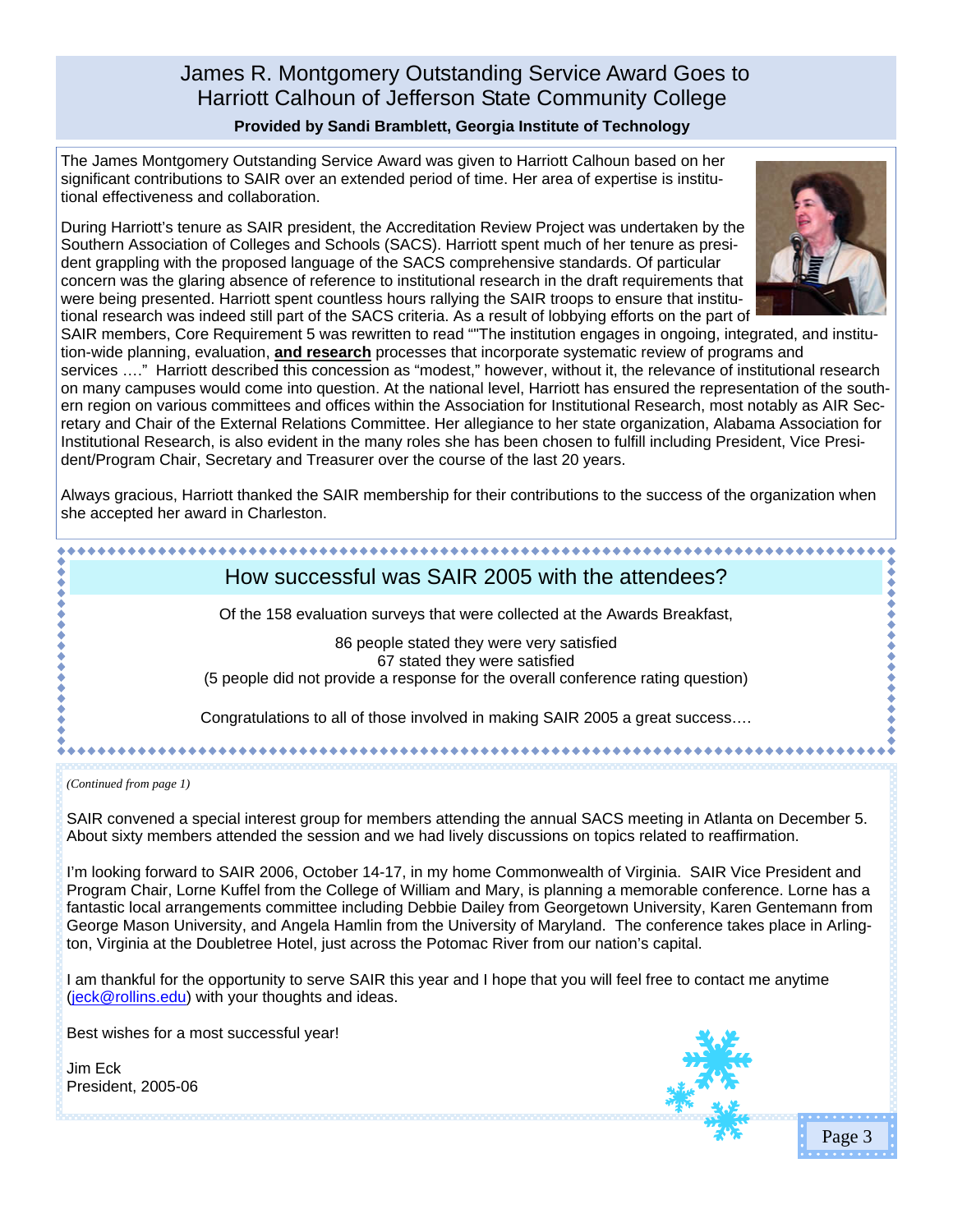

# SAIR 2006

Crystal City, Virginia October 14-17, 2006

#### **By Lorne Kuffel, Vice President / Program Chair SAIR 2006**

On behalf of the Local Arrangements Committee, I want to thank Jim Eck for mentioning the *SAIR in 2006 Crystal City* conference in his "President's Message." Crystal City will truly be a memorable experience in SAIR history. If you stopped by the *SAIR in 2006* conference table at Charleston, hopefully you picked up a SAIR in 2006 Conference button. Hold on to these little treasures, they will be valuable some day.

The SAIR Board will be meeting with the Local Arrangements Committee in January and after that we will be able to provide the membership with more details concerning the conference. For now, let me answer the most asked question regarding SAIR in 2006….that is "How can I get my hotel room

**Uncle SAIR wants** YOU in Arlington, Virginia **Victorial** 

reservation for the conference?" Well friends that information is on the next page. As usual you will need a credit card to make your hotel reservations, but the DoubleTree hotel will not post any charges to your card before the conference. So making your reservations now won't hinder your holiday shopping. And you will want to make your reservations early because this event will sell out.

So please plan on joining us in Crystal City next October.





Page 4

Meet baby Tai Shan! <http://nationalzoo.si.edu/Animals/GiantPandas>

**★★★★★★★★★★★★★★★★★★★★★★★★★★★★★★**★★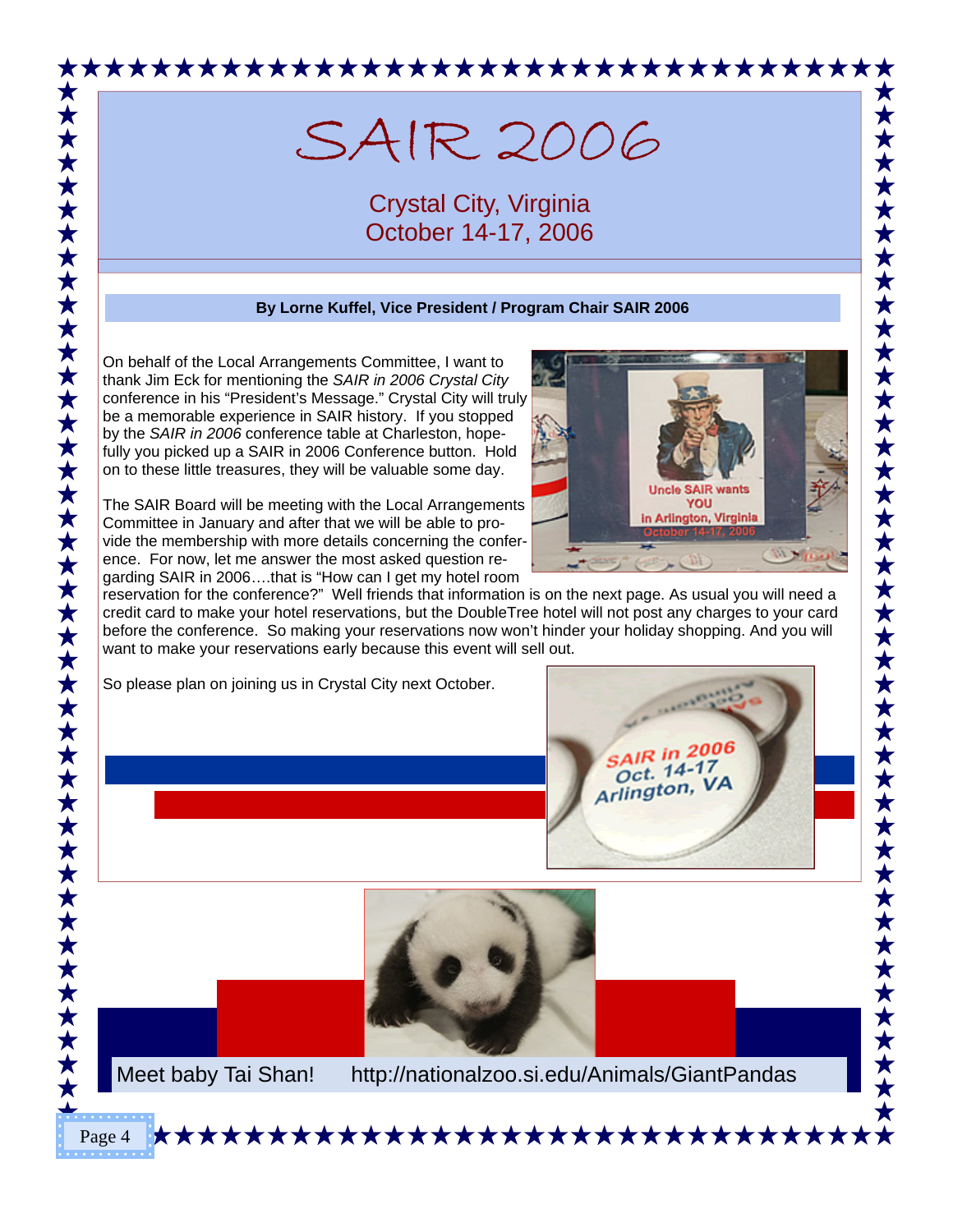

# **Doubletree Hotel Crystal City Doubletree Hotel Crystal City**

Situated in the heart of Crystal City/Washington, DC., the **DoubleTree Crystal City** provides a perfect central location that is easily accessible from all parts of the country and provides flexibility and cost savings to our attendees. We are located just blocks away or a short cab ride or Metro ride away from all the local attractions and restaurants.

# **Southern Association for Institutional Research - SAIR October 14 – 17, 2006**

# To book on line, go to [www.DoubletreeCrystalCity.com](http://www.DoubletreeCrystalCity.com)

(Go to section to book a reservation, put in dates and Group/Convention Code.)

Group/Convention code is: **SAR**

Or call 1-866-999-VIEW 1-866-999-8439

Please make your reservations by *Wednesday, September 13, 2006*  In order to get the group rate of \$143.00

\*\*\*\*\*\*\*\*\*\*\*\*\*\*\*\*\*\*\*\*\*\*\*\*

Page 5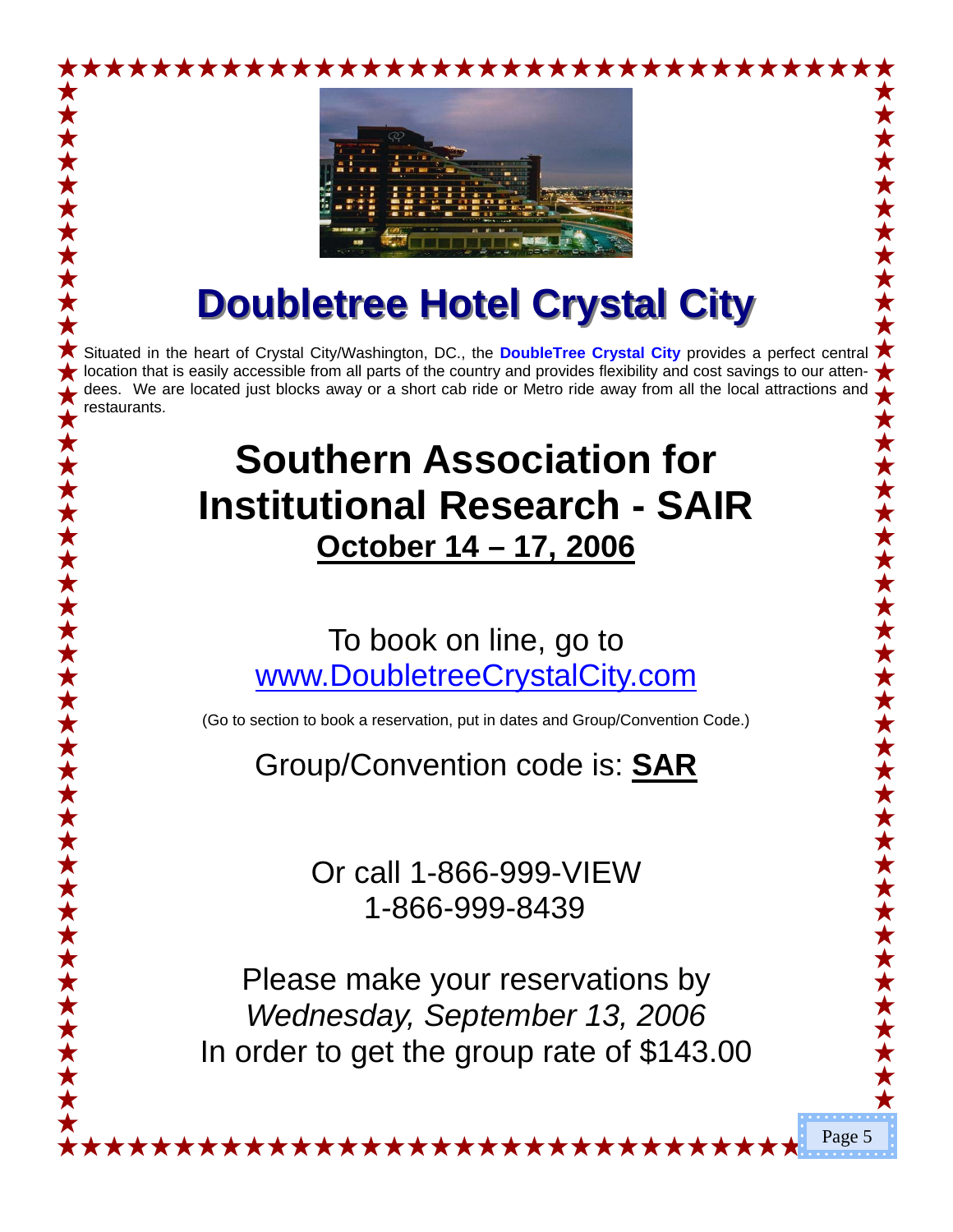#### Unofficial Minutes of the Business Meeting and Awards Breakfast Charleston, South Carolina October 25, 2005 **Provided by Julie Fulgham, Secretary**

At 7:55 a.m., the 2005 SAIR Business and Awards Breakfast meeting was called to order. President Ross Griffith (Wake Forest University) welcomed attendees.

#### Secretary's Report

Julie Fulgham (Mississippi State University) presented the minutes from the 2004 SAIR business meeting and awards breakfast. They were approved with Rich Howard (Montana State University) moving and Teresa Hall (University of Alabama-Birmingham) seconding the motion for approval.

#### Treasurer's Report

Treasurer Michelle Hall (Southeastern Louisiana University) presented the current financial statement for SAIR.

#### Audit Committee

President Griffith reported that the Audit Committee for Fiscal Year 2004 "completed a review of the financial records of the Association and based on the records available found them to be fully in order. All revenues and expenditures were recorded accurately as documented by bank and investment balance statements and the financial balance displayed on the financial report as of the end of calendar year 2004 is correct." He indicated that the committee made three recommendations to the Board for enhancing the process and that the Board subsequently responded to all three recommendations in a positive manner. He also thanked Debbie Dailey, John Kalb and Gerry McLaughlin for their service on the Audit Committee the past year.

#### **Proposal for Revision of Bylaws**

Immediate Past President Jim Purcell presented the proposal for revision of bylaws pertaining to SAIR Emeritus membership. A motion was made with a second following by Sherri Sahs (Embry-Riddle Aeronautical University). Hanne Delbridge (University of Alabama) asked for clarification of the criteria to be used. Jim Purcell clarified the criteria as proposed and stated that this change in the bylaws would put the SAIR Organization in line with other similar organizations. The proposal passed unanimously.

#### **Nominating Committee**

Past President Jim Purcell (Oklahoma State Regents for Higher Education) thanked the members of the 2004-05 Nominating Committee Cornelia Wills (Middle Tennessee State University), Mitzi Johnson (Northeast Mississippi Community College), Jon Acker (University of Alabama), Cara Mia Pugh (Auburn University), and Sharron Ronco (Florida Atlantic University) for their service.

Past President Purcell announced that the newly elected officers are Vice President/President Elect, Lorne Kuffel, The College of William and Mary; Treasurer, Bernie Braun, Louisiana State University; Member-at-Large, Mary Harrington, University of Mississippi; Member-at-Large, Michelle Hall, Southeastern Louisiana University. Southern AIR Editor and Communication Specialist, Darla Keel (University of Memphis) has been engaged by the SAIR Board to perform several important duties.

The newly elected Nominating Committee members are Yardley Bailey, University of Alabama System; Andy Clark, Macon State College - Georgia; Margie Hobbs, University of Mississippi; Sarah Latham, Samford University - Alabama; Jana Marak, Baylor University – Texas.

#### Vice President's Report

Vice President/President Elect and Conference Chair Jim Eck (Rollins College) announced that conference registration was 410. He thanked the local arrangements committee and members of the various planning committees for their hard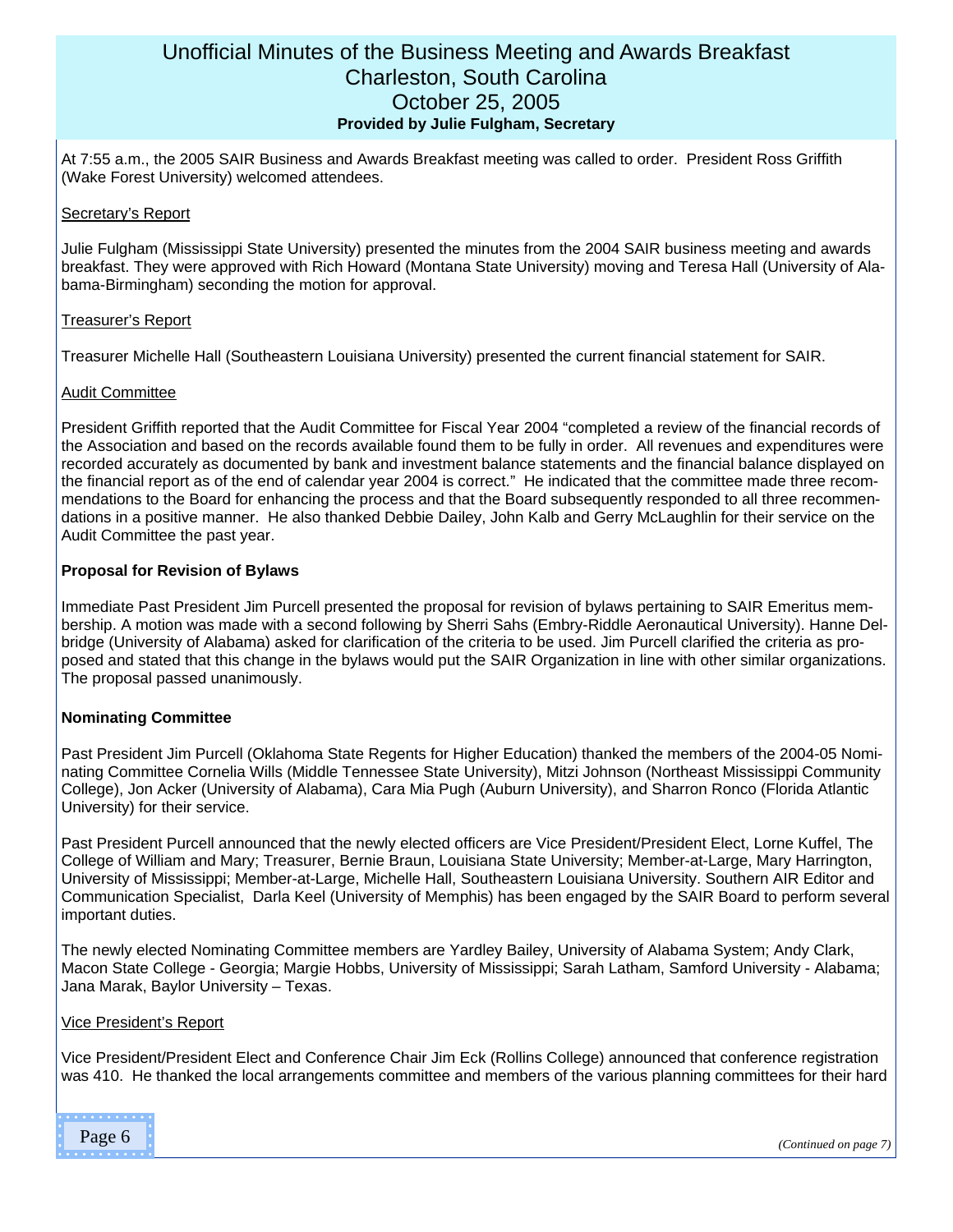#### *(Continued from page 6)*

work. Vice President Eck then recognized the vendors, and gave special thanks to those sponsoring events, including breakfast sponsor UCLA Higher Education Research Institute (HERI). Members were encouraged to fill out their conference evaluation forms.

#### Awards

Member-at-Large Sandi Bramblett (Georgia Institute of Technology) presented the Best Paper Award from the 2004 Conference: "The Dependability of NSSE "Scalelets" for College- and Department-Level Assessment" by Gary Pike (Mississippi State University).

Ms. Bramblett then presented several awards from conference competitions: Best Factbook: Mississippi State University (runner-up: The University of Alabama); Best Mini Factbook: Southeastern Louisiana University (runner-up: Santa Fe Community College); Best Electronic Factbook: University of South Carolina (runner-up: Georgia Institute of Technology and Wake Forest University); Best Planning Document: Guilford Technical Community College; Best Website: Georgia Institute of Technology (runner-up: Wake Forest University).

Ms. Bramblett then presented the James Montgomery Outstanding Service Award to Harriott Calhoun of Jefferson State Community College - Alabama. This award is given to a SAIR member who has exhibited exemplary service to SAIR, to state IR organizations and/or to the IR field.

President Griffith then recognized outgoing board members - Members at Large, Denise Gardner (University of Georgia) and Lorne Kuffel (The College of William and Mary), Treasurer, Michelle Hall (Southeastern Louisiana University) and Vice President and Program Chair, President and Immediate Past President, Jim Purcell (Oklahoma State Regents for Higher Education).

President Jim Eck and graduate students from the University of Georgia presented Larry Jones with a Special Recognition Gift for his service to SAIR for many years.

#### SAIR 2006

Incoming Vice President/President Elect and Conference Program Chair, Lorne Kuffel, reminded the membership that the next SAIR Conference will be held in Crystal City, Virginia, October 14-17, 2006. The Double-Tree Hotel will be the conference hotel.

#### **Other Business**

Glenn James (Tennessee Technological University) reported that the AIR Board sends greetings to SAIR, and invites all SAIR members to attend the 2006 AIR Forum. The 2006 Forum has been moved to Chicago Sheraton May 14-18 due to the destruction from Hurricane Katrina in New Orleans.

Bill Fendley (University of Alabama) reported that the Committee on Commission and Goals (Dinosaurs) would like to submit two proposals to the membership.

SAIR establish an endowment for the Larry G. Jones Graduate Student Travel Grant previously approved by the Board. Upon establishment of this travel grant, \$500 will be transferred to this endowment from the Committee on Commission and Goals fund.

Last year at the 2004 SAIR Conference in Biloxi, Mississippi, the Mississippi Gulf Coast Community College provided facilities for the conference workshops as well as arranging for a tax break on the conference costs. Due to the recent devastation to this campus from Hurricane Katrina, the Committee on Commission and Goals requests that \$1,500 be donated to the Mississippi Gulf Coast Community College.

Gerry McLaughlin made a motion that SAIR match the \$1,500 contribution being made to the Mississippi Gulf Coast Community College by the Committee on Mission and Goals (CMG). A second was made by Rich Howard. Teresa Hall (UAB) asked for clarification on the foundation's intended use. The clarification was given that it is to help individuals associated with the Mississippi Gulf Coast Community College in the aftermath of Katrina. Debbie Daily noted that the \$1,500 is money from a separate account composed of donations made by the dinosaurs; not SAIR general fund money. The motion carried and the membership voted in favor of this proposal. There was no opposition on the vote.

The meeting adjourned at approximately 8:55.

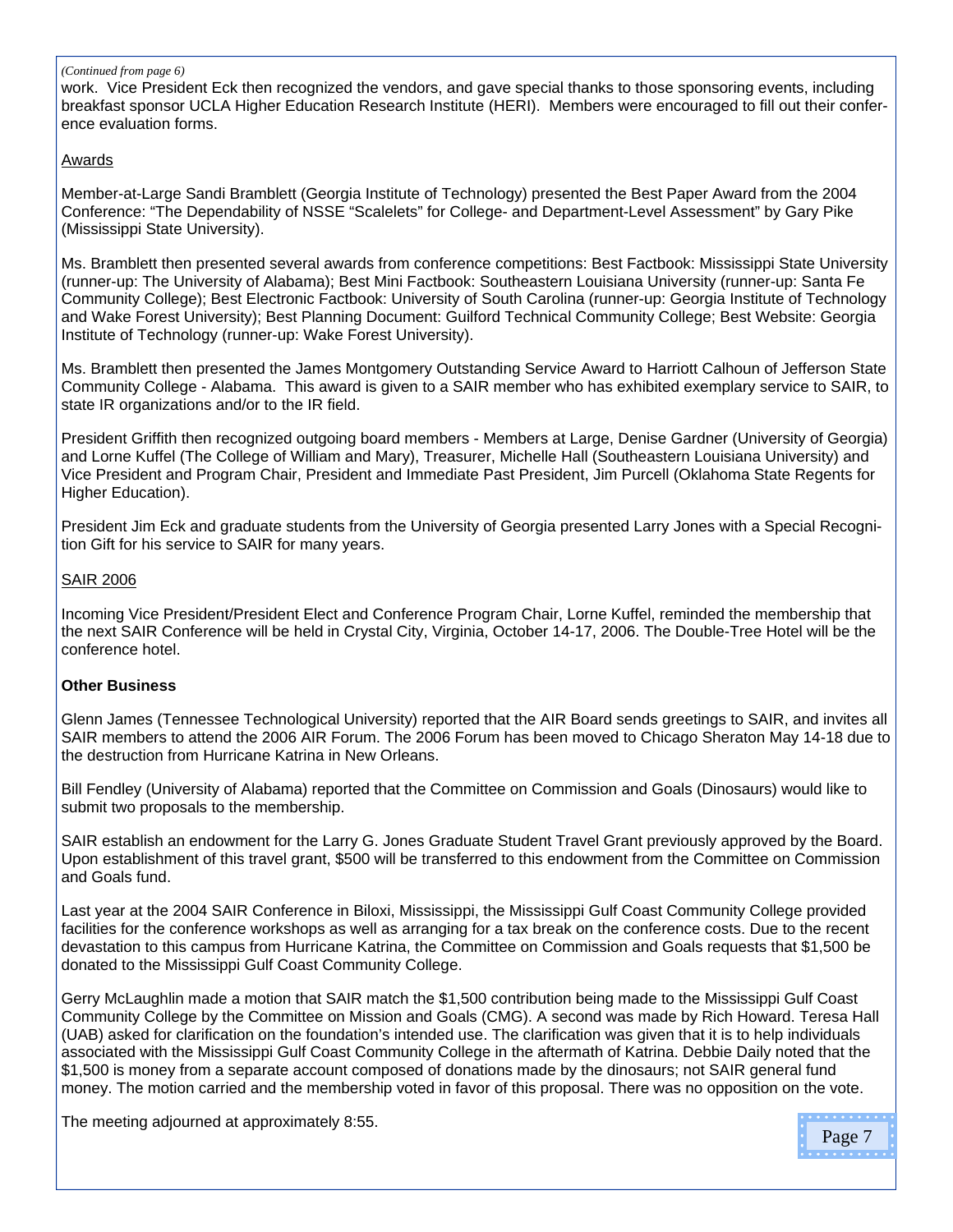## Penn State Offers Online Institutional Research Courses this January **Fred Volkwein, Penn State**

Penn State's program for training institutional researchers is developing rapidly. We have completed four online courses with three more nearly complete and two more planned after that.

As described below, two of our graduate courses in Institutional Research will be offered online through the World Campus in Spring 2006: Foundations of Institutional Research (HiEd 598i), and Planning and Resource Management (HiEd 598B). These three-credit hour courses may be taken as professional development, as graduate degree electives, and/or counted toward the Graduate Certificate in Institutional Research.



The courses begin January 9, 2006 and end April 28 with a one-week break. For more information about enrolling in these courses**,** visit the World Campus web site at [http://www.worldcampus.psu.edu/wc/index.shtml.](http://www.worldcampus.psu.edu/wc/index.shtml) For answers to frequently asked questions plus information about admission to the IR certificate program, visit <http://www.ed.psu.edu/cshe/ir.html>or contact Trudi Haupt <tth1@psu.edu>.

#### **HiEd 598i - IR Foundations and Fundamentals**

Course Objectives:

This course, designed and taught by Dr. Fred Volkwein, is an overview of the theory and practice of institutional research. Upon completion of Foundations and Fundamentals of Institutional Research, students will be able to do the following:

- Understand concepts, methodologies, research practices, and information systems that support campus decision making;
- Understand the diversity of the institutional research profession, including office organization and staffing, and organizational functions and activities;
- Recognize and carry out at a basic level the major Institutional Research activities including using national datasets, planning and budgeting, enrollment management and enrollment forecasting, faculty studies and instructional analysis, institutional effectiveness and accreditation, program evaluation and student outcomes assessment;
- Utilize SPSS software, make Powerpoint presentations, and produce effective reports on selected IR topics.

#### **HiEd 598B - Planning and Resource Management**

Course Objectives:

This course, designed by Dr. Mike Dooris and taught by Dr. Linda Strauss, provides a working knowledge of strategic planning and budgeting in colleges and universities. Upon completion of Planning and Resource Management, students will be able to do the following:

- Discuss the history, evolution, theory and practice of strategic planning in higher education;
- Appreciate contextual influences on planning (such as organizational politics and culture, leadership, environmental constraints, and the like);
- Apply data and decision-support tools that can support strategic planning and resource management;
- Apply group process tools to enhance communication, consensus, and action;
- Demonstrate a pragmatic ability to help integrate strategic planning with institutional research and organizational improvement in a college or university setting.

If you wish for us to hold a space for you in either of these courses, please email your name; email address; which class you are interested in; if your enrollment is possible (e.g., if you are waiting on funding approval from your institution) or if your enrollment is certain; and any questions you may have to Fred Volkwein at <volkwein@psu.edu>

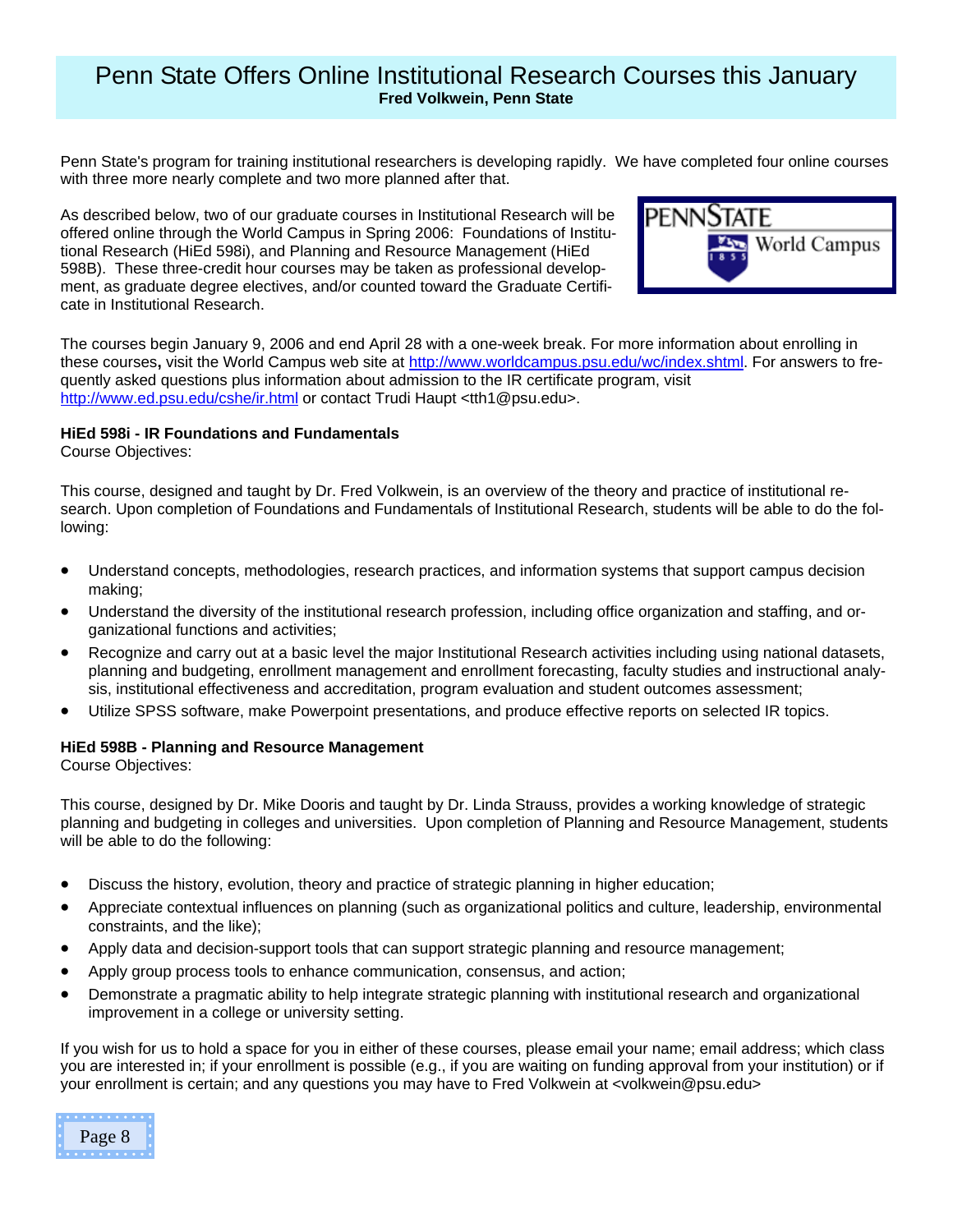# **SAIR Board, Nominating Committee, and Communication Specialist**



**President**  Jim Eck, Rollins College (FL)



**Vice President/ President-Elect**  Lorne Kuffel, College of William and Mary (VA)



**Past President**  Ross Griffith, Wake Forest University (NC)



**Secretary**  Julie Fulgham, Mississippi State University



**Treasurer**  Bernie Braun, Louisiana State **University** 



**Member-at-Large**  Sandi Bramblett, Georgia Institute of Technology



**Member-at-Large**  Michelle Hall, **Southeastern** Louisiana University



**Member-at-Large**  Mary Harrington, University of Mississippi



**Member-at-Large**  Cathy Tanner, Formerly of Bishop State **Community** College (AL)



**Nominating Committee**  Yardley Bailey, University of Alabama System



**Nominating Committee**  Andy Clark, Macon State College (GA)



**Nominating Committee**  Margie Hobbs, University of **Mississippi** 



**Nominating Committee**  Sarah Latham, Samford **University** (AL)



**Committee**  Jana Marak, Baylor University (TX)



**Communication Specialist**  Darla Keel, University of Memphis

Page 9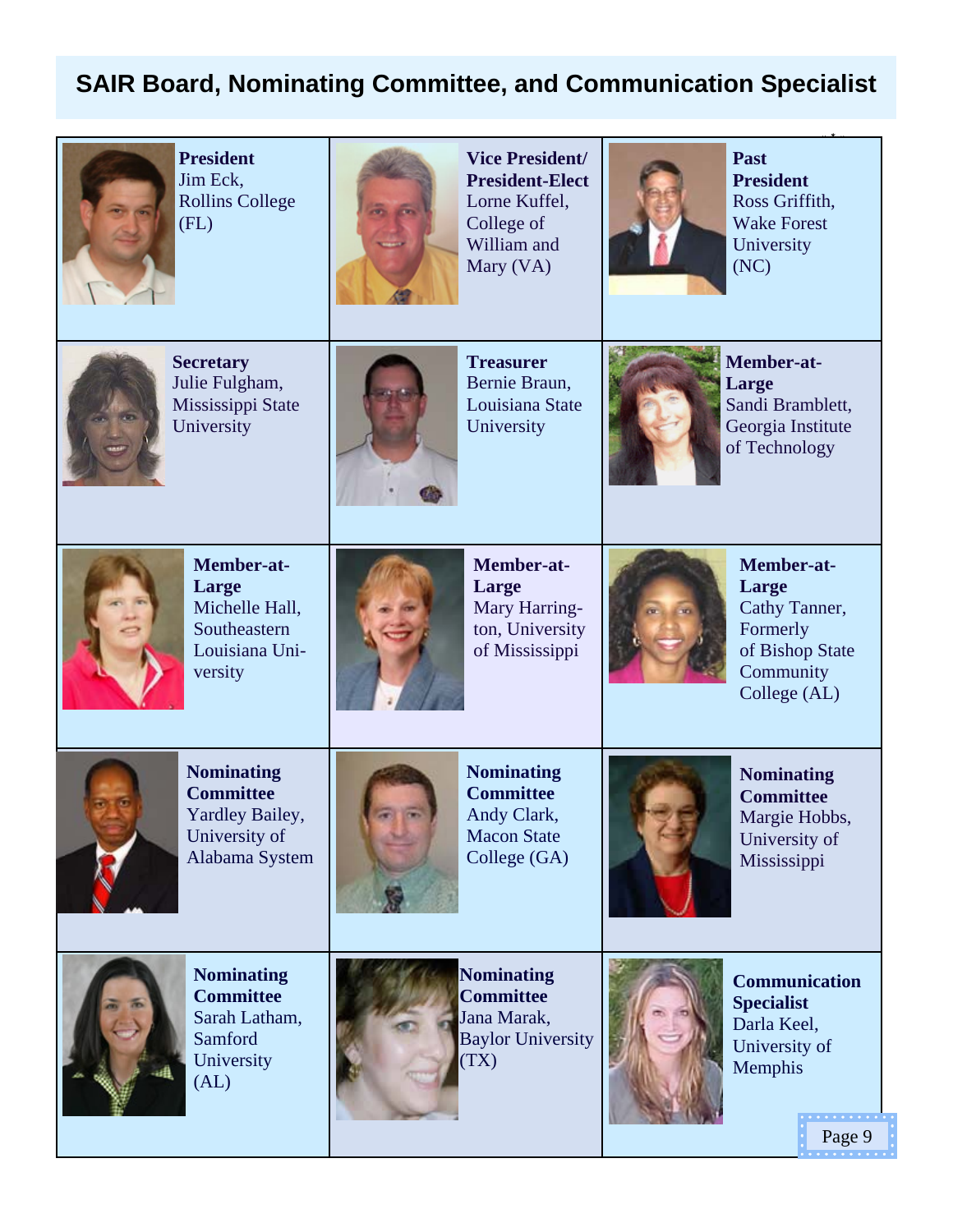# 2005 - 2006 State Conferences and Workshops

(Excerpted from airweb.org and state organization websites)

#### **1/27/2006**

#### **ALAIR**

The Alabama Association for Institutional Research (ALAIR) will hold a one-day workshop at Jefferson State Community College on the topic of "The SACS Quality Enhancement Plan: Developing a Topic Incorporating the Campus and Evaluating it According to SACS Criteria."

#### **1/27/2006**

#### **MDAIR**

The Maryland Association for Institutional Research (MdAIR) will hold a Hands-On Computer Training session at Anne Arundel Community College at Arundel Mills in Hanover, MD from 9:00 a.m. - 12:00 noon

#### **1/31/2006 - 2/3/2006**

#### **TAIR w/IPEDS**

The Texas Association for Institutional Research, (TAIR) will hold their annual conference, "All Roads Lead to Austin," at the Radisson Hotel Downtown - Austin. Visit TAIR's web site for more information http://texas-air.org. This conference features two hands-on IPEDS workshops

# **2/1/2006 - 2/3/2006**

#### **FAIR**

The Florida Association for Institutional Research, (FAIR) will hold their annual conference at the Hilton Cocoa Beach Oceanfront Hotel in Cocoa Beach, Florida.

# **3/22/2006 - 3/24/2006**

#### **NCAIR w/IPEDS**

The North Carolina Association for Institutional Research, (NCAIR) will hold their Annual Conference at the Broyhill Inn and Conference Center in Boone, North Carolina. This conference features a hands-on IPEDS workshop.

#### **4/28/2006**

#### **MDAIR**

The Maryland Association for Institutional Research (MdAIR) will hold their Spring Institute "Tools of the Trade" at The Community College of Baltimore County - Catonsville on Friday April 28, 2006 from 9:00 a.m. - 3:00 p.m.

# **6/23/2006**

#### **MDAIR**

The Maryland Association for Institutional Research (MdAIR) will hold a Hands-On Computer Training session at Anne Arundel Community College at Arundel Mills in Hanover, MD on Friday June 23, 2006 from 9:00 a.m. - 12:00 noon.

#### **8/2/2006—8/4/2006**

#### **TENNAIR**

The Tennessee Association for Institutional Research (TENNAIR) will hold their Annual Conference.

*For more information, visit "Resources" on the SAIR site (http://sair.org) for a list of links to state organization sites.* 

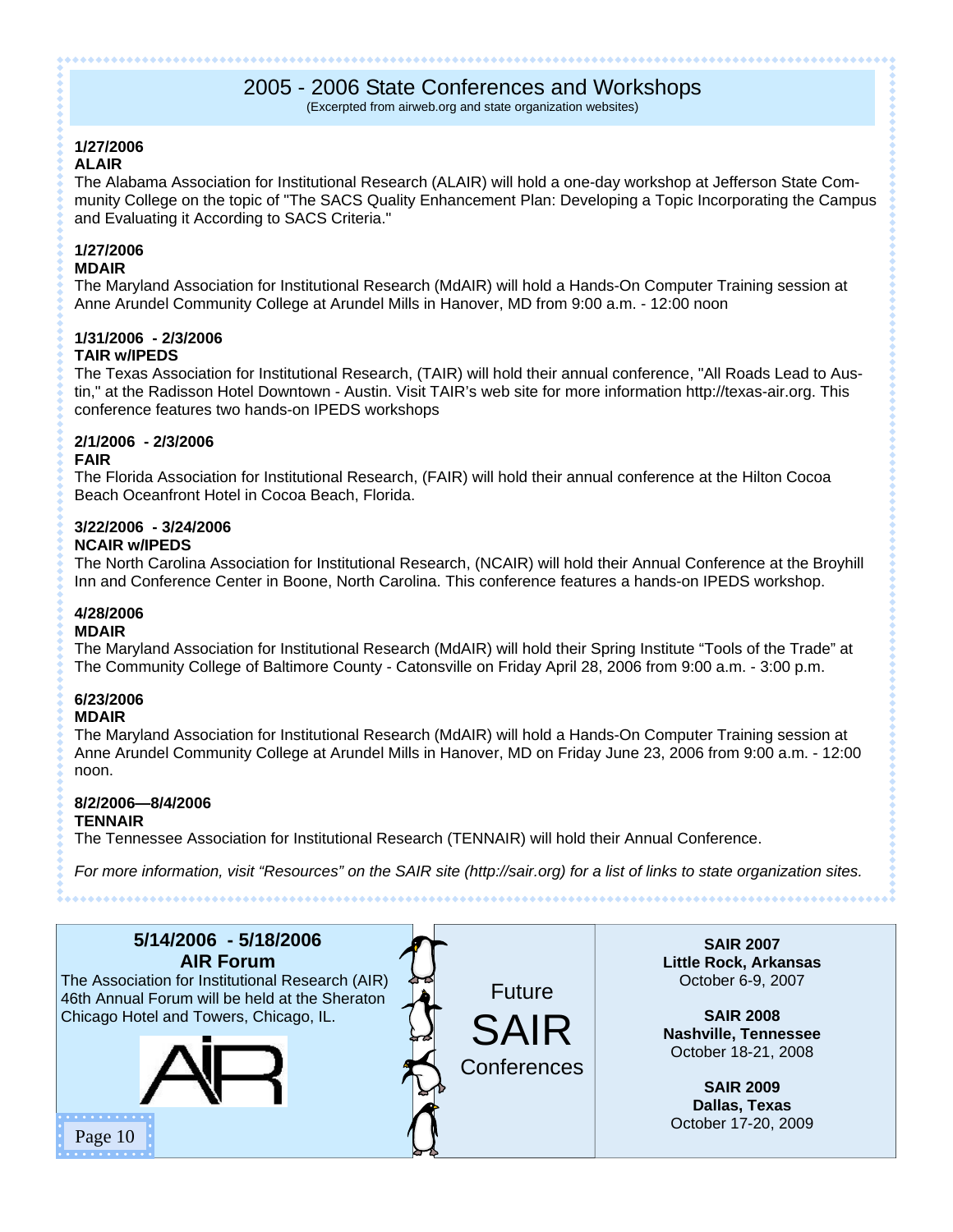#### **Welcome 2005 SAIR Conference Newcomers! Provided by Michelle Hall, Treasurer**

Nasreen Ahmad, Collin County Community College; Yvette Alston-Smith, South Carolina Technical College System; Huey Antley, University of Texas San Antonio; Alice Appleby, Midlands Technical College; Sandra Archer, University of Central Florida; Mary Armour, Winthrop University; Amy Ballagh, Ogeechee Technical College; Martha Banks, Northeast Alabama Community College; Brandi Bayles, Crichton College; Anne Beddingfield, The Citadel; Katherine Bennett, Armstrong Atlantic State University; Jacqueline Berger, University of West Florida; Maureen Bergstrom, USC Aiken; Cammie Berry, South Carolina State University; Stephanie Bond Huie, Huston-Tillotson University; Erik Bowe, Kennesaw State University; Morris Braum, Life University; Donna Bravard, Georgia State University; Tamara Brewer, Marion Military Institute; Carolanne Brown, Palm Beach Atlantic University; Camille Brown, South Carolina Commission on Higher Education; Johnna Burns, University of Arkansas Fort Smith; William Canuette, Mount Olive College; James Carnley, Georgia Tech Office of Assessment; Carmen Carvalho, Florida Institute of Technology; Delores Cauthen, South Carolina Technical College System; Lesa Caves, Barton College; Thomas Cleary, Manatee Community College; Thomas Coaxum, Guilford College; Donald Collins, Prairie View A&M University; Bradley Cox, National Resource Center for the First Year Experience and Students in Transition; Mary Craft, Palm Beach Atlantic University; Clyde Craven, Trident Technical College; Tace Crouse, University of Central Florida; Karen Daniel, Vanderbilt University; Martha Davis, Technical College of the Lowcountry; Linda Devine, The University of Tampa; Sampon Dixon, Christoper Newport University; Michael Droll, Central Florida Community College; Regina Eady, Auburn University; James Eckles, Rhodes College; Sharon Etheredge, University of Texas at Dallas; Glenn Evans, Scantron Corporation; Teresa Farnum, Teresa Farnum & Associates; Cheryl Fogle, USC Aiken; Eric Fountain, Berry College; Joyce Freeland, Horry-Georgetown Technical College; Ashleigh Freer, College of Charleston; Chris Fudge, The Citadel; Andy Furlow, University of Georgia; Connie Gilness, Trident Technical College; Letisha Gosby, Southern University at Shreveport; Vickie Grant, Albany State University; Matthew Greene, RTI International; Thomas Hahn, Eastern Virginia Medical School; Erin Hall, Clemson University; Jeffery Hardiman, Edward Waters College; Donna Hare, Trident Technical College; Christie Hawkins, Oklahoma State University; Renee Hayes, Georgia Southern University; Paul Hearn, Kennesaw State University; Magdy Helal, University of Central Florida; Braden Hosch, University of South Carolina; Jeffrey Howells, Louisiana State University Health Sciences Center; Mary Jones, Jefferson Community and Technical College; Mike Jordan, Georgia Southern University; Libby Joyce, Elon University; Camille Kandiko, Indiana University; Star Kepner, University of South Carolina Sumter; Judith Kich, Horry-Georgetown Technical College; Gayle Killian, Fletcher Technical Community College; Flynn King, University of Central Oklahoma; Anita Kirkpatrick, Savannah Technical College; Janice Kleck, Clemson University; Grace Klinefelter, American Intercontinental University; Griena Knight, Miles College; Jang Wan Ko, George Mason University; Kevin Larsen, Roanoke Bible College; William Lefevers, Stanly Community College; Shaoqing Li, Florida A&M University; Cynthia Logan, LaGrange College; Mike Lott, SunGard SCT; Tienhan Ma, Jacksonville State University; Shubhada Mahajan, Tennessee Technological University; Kit Mahoney; Marla Mamrick, University of South Carolina Columbia; Lynde Mann, Northeast Alabama Community College; Chris Marino, Tri-County Technical College; Kellye Mashburn, Pulaski Technical College; Angie Mason, Northeast Mississippi Community College; Samantha McAuliffe, North Carolina Wesleyan College; Carol McClain, Allen University; Isaac Metts, The Citadel; Norma Middleton, Guilford College; Maxine Miller, University of Maryland University College; Omer Minhas, Jacksonville State University; Jim Montgomery; Linda Moore, Georgia Military College; Carolyn Morales, College of Charleston; Robert Morse, US News & World Report; Pamela Moss, Baptist College of Health Sciences; Patricia Mulkeen, Austin Peay State University; Chad Muntz, University of Maryland; Rose Murner, Georgia College & State University; Phyllis Myers, Trident Technical College; Camille Myers, Aiken Technical College; Alex Nemeth, RAND Council for Aid to Education; Sandra Nicks, Belmont Abbey College; Patricia Norman, University of Texas System Administration; Cleopatra Okafor, Wiley College; Nicole Pamukov, SPSS, Inc; James Parry, SPSS Inc.; Paula Payne, Georgia Military College; Ginger Pedersen, Palm Beach Community College; Tiffany Phagan, Embry-Riddle Aeronautical University; Barbara Pike, The Citadel; Don Poe, Pfeiffer University; Jean Popejoy, Palm Beach Atlantic University; Sherrell Price, Alabama A&M University; Susan Prior, University of South Carolina Columbia; Julianna Proctor, The University of Alabama; Vicky Putman, Collin County Community College District; Xiaowen Qin, Bennett College for Women; Patricia Ramsey, University of Central Florida; Lawrence Redlinger, University of Texas at Dallas; Jamie Redwine, Hollins University; José Reichart, College of Charleston; Sara Reid, Georgia Institute of Technology; Stephanie Reynolds, SC Commission on Higher Ed; Lynne Rhodes, USC Aiken; Victoria Robson, Virginia Tech; Karin Roof, College of Charleston; Lori Rothenberg , SAS Institute Inc.; Rosemary Royston, Young Harris College; Miriam Runyon, Stanly Community College; Teresa Sampson, Young Harris College; Cathy Sanders, UNC Charlotte; Sharon Sass, Palm Beach Community College; Leslie Savoie, Florida Institute of Technology; Paul Scruggs, Tennessee Technological University; Basma Selim, University of Central Florida; Judith Smrha, Baker University; Thea Spatz, Statistical Consultants; Chris Spatz, Hendrix College; Elisabeth Stowe, Rollins College; Shea Terracin, American Intercontinental University Buckhead; Steven Terracin, Cambell High School; Constance Tull, University of Dallas; Sheryl Turner-Watts, University of South Carolina Upstate; Kathy Van Laningham, University of Arkansas Main Campus; Ning Wang, The University of Georgia; Xinying Wang, Hendrix College; John Ward, National Student Clearinghouse; BettyWashington, Morris College; Leonard Waymyers, Midlands Technical College; Tina Weaver, Clemson University; Laura Weeks, Sherman College; Earline White; John Yaeger, National Defense University; Zhao Yang, Old Dominion University; Meihua Yang, University of Memphis; Joseph Yearwood, Georgia Military College; Mary Zamon, George Mason University; Brad Zentner, Scantron Corporation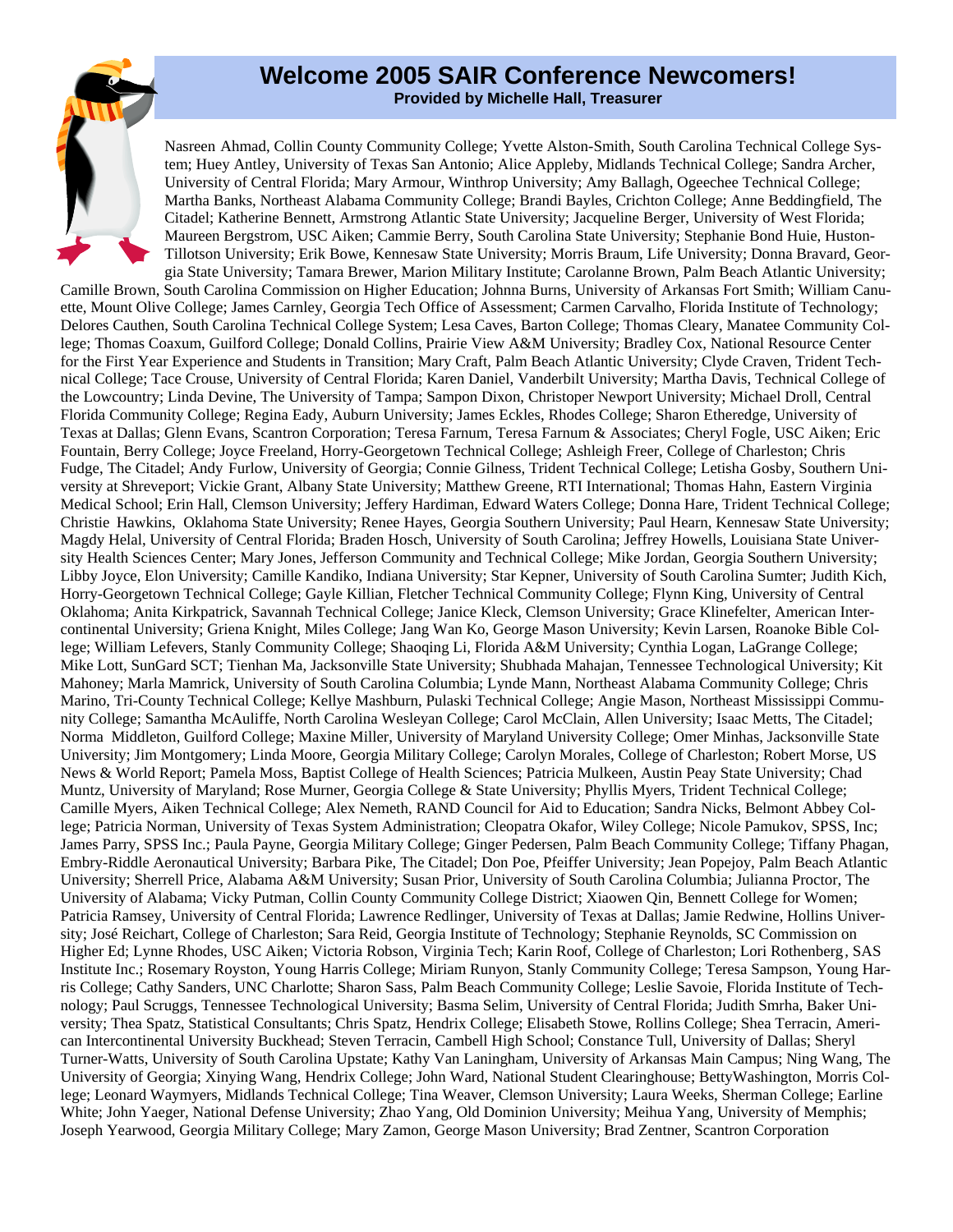

**Appreciating dedication….** 



**Photos courtesy of Heidi Jordan (SAIR Photographer), Coastal Carolina University More photos at [http://sair.org/conferences/2005\\_charleston/sair05/pic05.htm](http://sair.org/conferences/2005_charleston/sair05/pic05.htm)** Page 12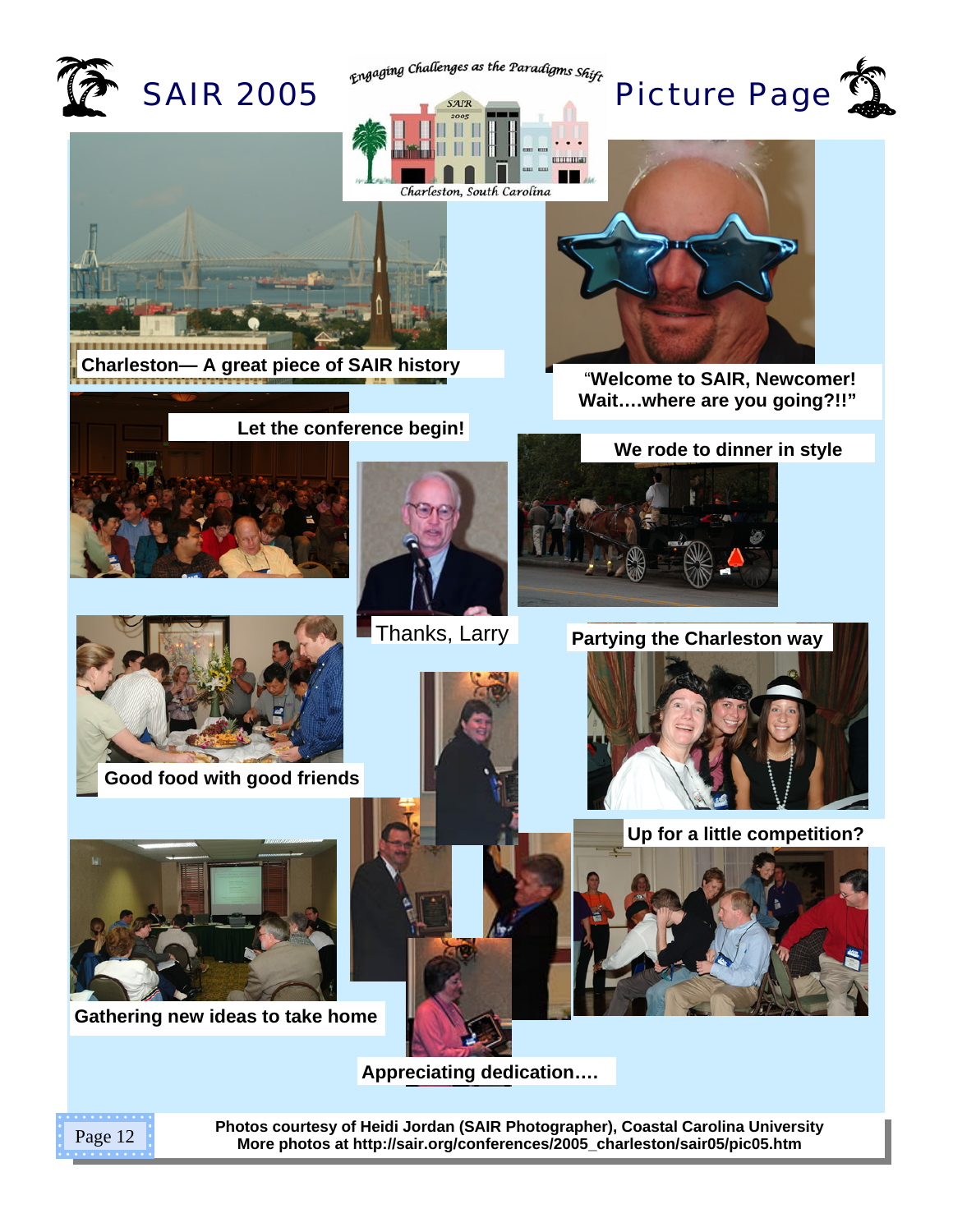| SAIR MEMBERSHIP APPLICATION, October 2005 to October 2006<br>Name: Name:                                                                                                                                                       |                                                                       |
|--------------------------------------------------------------------------------------------------------------------------------------------------------------------------------------------------------------------------------|-----------------------------------------------------------------------|
|                                                                                                                                                                                                                                | Please use this form or pass it on<br>to an interested colleague. The |
|                                                                                                                                                                                                                                | completed form and check should<br>be mailed to:                      |
| Address: No. 1998. The Contract of the Contract of the Contract of the Contract of the Contract of the Contract of the Contract of the Contract of the Contract of the Contract of the Contract of the Contract of the Contrac | <b>SAIR Treasurer</b>                                                 |
| City: City:                                                                                                                                                                                                                    | <b>Bernie Braun</b>                                                   |
|                                                                                                                                                                                                                                | Louisiana State University<br>311 Thomas Boyd Hall                    |
| Telephone: Fax: Fax:                                                                                                                                                                                                           | Baton Rouge, LA 708032750                                             |
|                                                                                                                                                                                                                                | <b>Questions?</b>                                                     |
|                                                                                                                                                                                                                                | Phone: (225) 578-1231<br>Email: bbraun@Isu.edu                        |
| Membership Type:<br>Regular (\$25) _______ Student (\$10) ______ Emeritus (free) _____                                                                                                                                         |                                                                       |

# **Membership Types:**

**Student Membership:** For those who are actively pursuing a graduate degree and are not employed full-time. **Regular Membership:** For those professionals working in institutional research or a related field. **Emeritus Membership:** For those who have retired and have been an active member of SAIR for at least five years immediately preceding retirement.